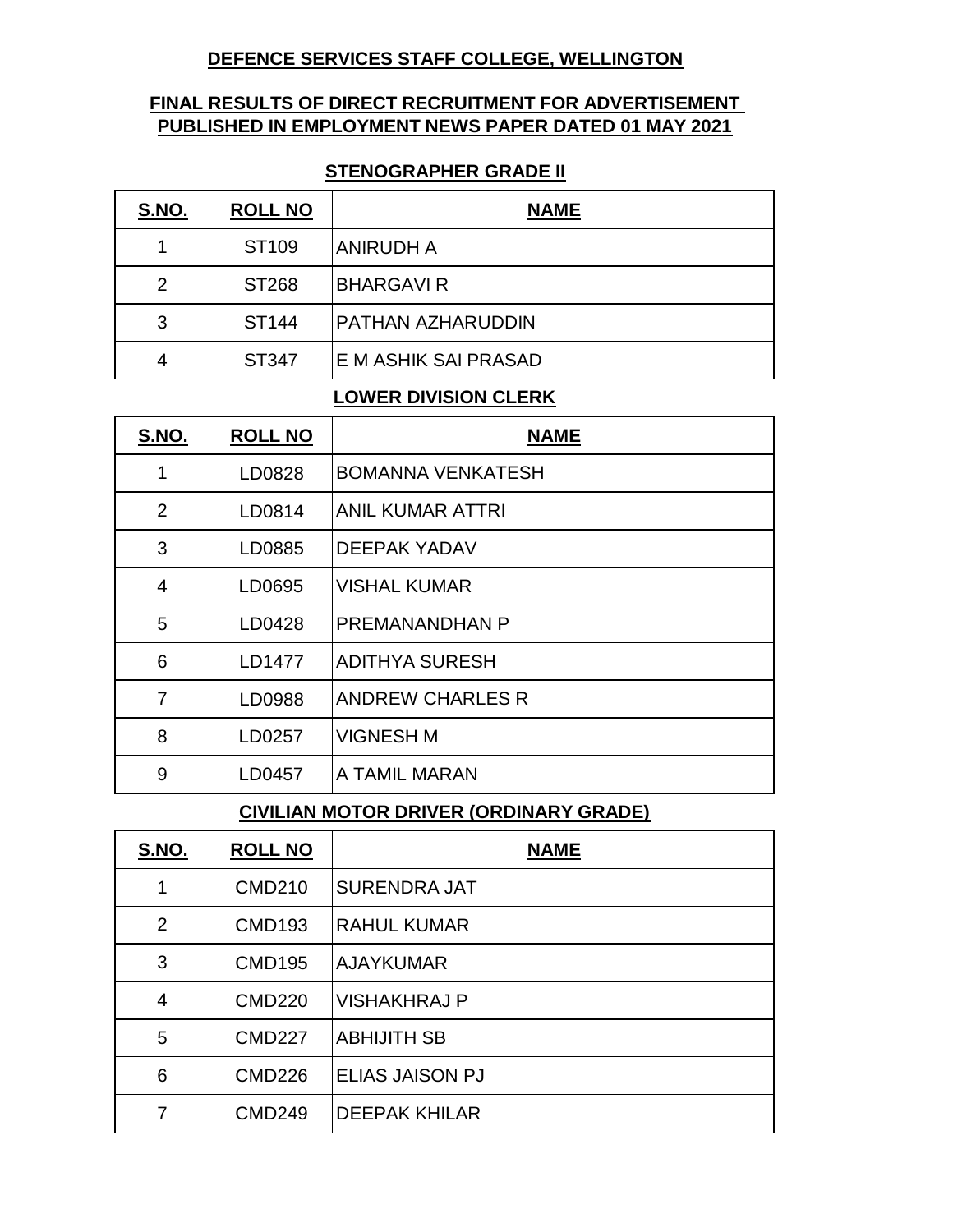## **CARPENTER**

| <u>S.NO.</u> | <b>NO</b><br><b>ROLI</b> | <b>NAME</b>               |
|--------------|--------------------------|---------------------------|
|              | CA022                    | INAGPURE SHUBHAM LILADHAR |

## **SUKHANI**

| <u>S.NO.</u> | <b>ROLL NO</b> | <b>NAME</b>         |
|--------------|----------------|---------------------|
|              | <b>SU004</b>   | <b>SAJU KUMAR D</b> |

# **MULTI TASKING STAFF - (OFFICE & TRAINING)**

| S.NO.          | <b>ROLL NO</b> | <b>NAME</b>                   |
|----------------|----------------|-------------------------------|
| 1              | MT4005         | <b>KAUSHAL KUMAR</b>          |
| $\overline{2}$ | MT1044         | <b>JITHEESH S</b>             |
| 3              | MT4211         | <b>ANUP KUMAR</b>             |
| $\overline{4}$ | MT6020         | <b>KARTHIK RAJ S</b>          |
| 5              | MT0344         | <b>HARIKRISHANA R</b>         |
| 6              | MT3051         | <b>SONU KUMAR</b>             |
| $\overline{7}$ | MT2818         | <b>MITTAPELLI VIJAY KUMAR</b> |
| 8              | MT4784         | <b>PARDEEP</b>                |
| 9              | MT4771         | SONU                          |
| 10             | MT4604         | <b>ANKIT</b>                  |
| 11             | MT3414         | <b>ROHIT T</b>                |
| 12             | MT4684         | <b>DEEPAK</b>                 |
| 13             | MT5051         | <b>LOKESH</b>                 |
| 14             | MT1032         | <b>ASWAL KRISHNA VP</b>       |
| 15             | MT0740         | <b>ATHIRA TM</b>              |
| 16             | MT3685         | <b>SUDIPTA RAY</b>            |
| 17             | MT0181         | PANDIYARAJAN T                |
| 18             | MT0714         | <b>RAJAN M</b>                |
| 19             | MT0639         | <b>SIVAKUMAR P</b>            |
| 20             | MT4634         | <b>VIKAS</b>                  |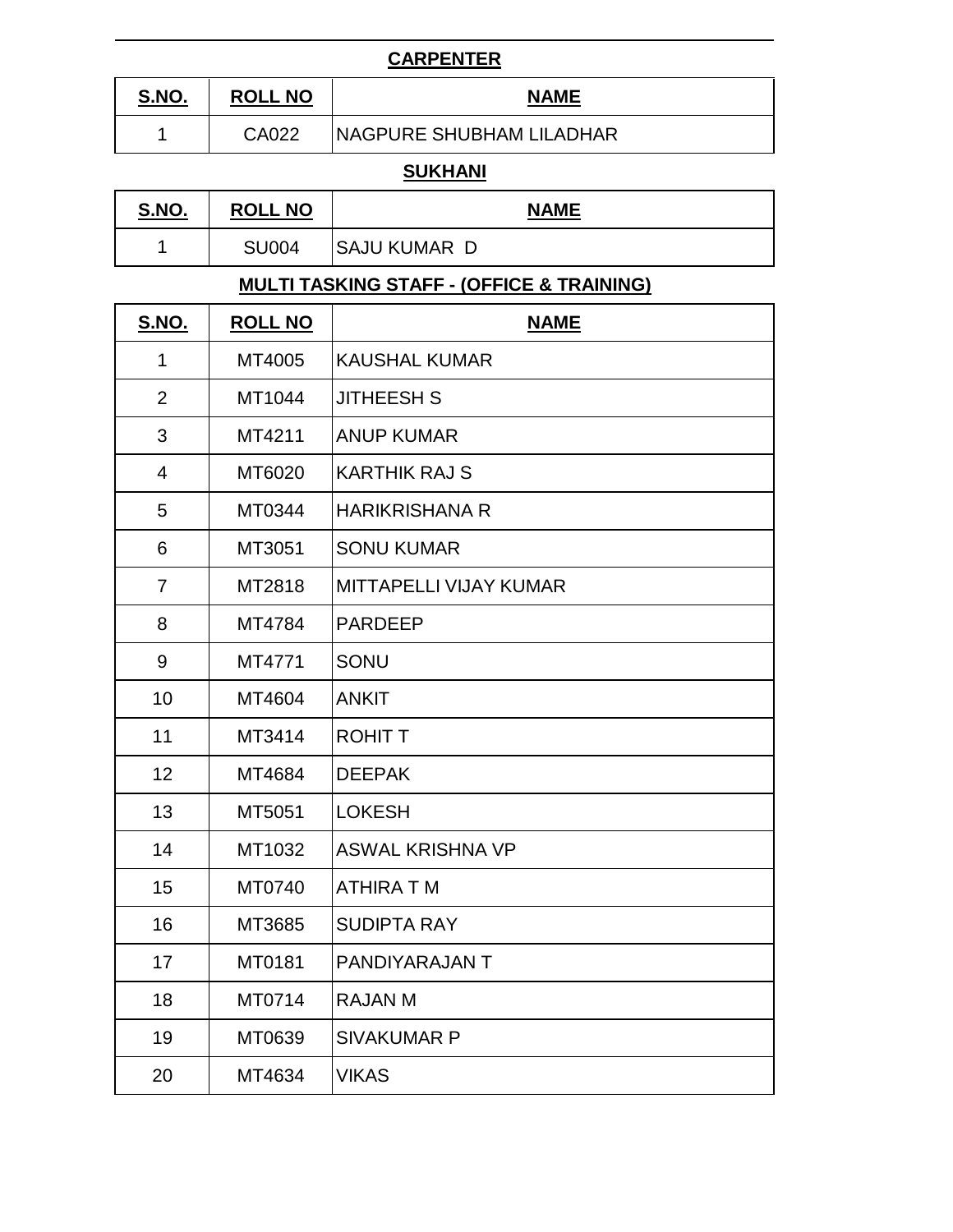| 21 | MT0774 | <b>PRAVEEN KUMAR</b>          |
|----|--------|-------------------------------|
| 22 | MT4339 | <b>RAVI</b>                   |
| 23 | MT5127 | <b>NITHEESH SS</b>            |
| 24 | MT0479 | <b>SANTO KK</b>               |
| 25 | MT2976 | NALLA TARAKESWARA RAO         |
| 26 | MT0115 | <b>DEVADTH M</b>              |
| 27 | MT3943 | <b>PRADEEP KUMAR</b>          |
| 28 | MT3016 | R SHARMA                      |
| 29 | MT4750 | <b>ABHISHEK</b>               |
| 30 | MT4029 | <b>SAI KUMAR MM</b>           |
| 31 | MT3409 | <b>MOHIT</b>                  |
| 32 | MT4003 | <b>VINOTH T S</b>             |
| 33 | MT0007 | <b>RAJ KUMAR E</b>            |
| 34 | MT0130 | SANKARAPANDIAN V              |
| 35 | MT3180 | <b>AKHIL CS</b>               |
| 36 | MT3983 | <b>SANU EK</b>                |
| 37 | MT2983 | <b>VIMAL DEV</b>              |
| 38 | MT6143 | <b>MOHAN KUMAR S</b>          |
| 39 | MT4917 | <b>K SHOBA M</b>              |
| 40 | MT6269 | <b>MARUN KUMAR</b>            |
| 41 | MT0081 | NITHYA M                      |
| 42 | MT1375 | <b>MONISH MR</b>              |
| 43 | MT4607 | <b>AJAY</b>                   |
| 44 | MT2949 | DASARI JAYA CHAITANYA         |
| 45 | MT3919 | <b>ARVIND KUMAR</b>           |
| 46 | MT5072 | SWAMINATHAN M                 |
| 47 | MT1654 | <b>AKASH KUMAR</b>            |
| 48 | MT1405 | <b>SHOBHIT KUMAR TRIPATHI</b> |
| 49 | MT1010 | <b>RAMACHANDRAN K</b>         |
| 50 | MT0591 | <b>S SARAVANAN</b>            |
|    |        |                               |